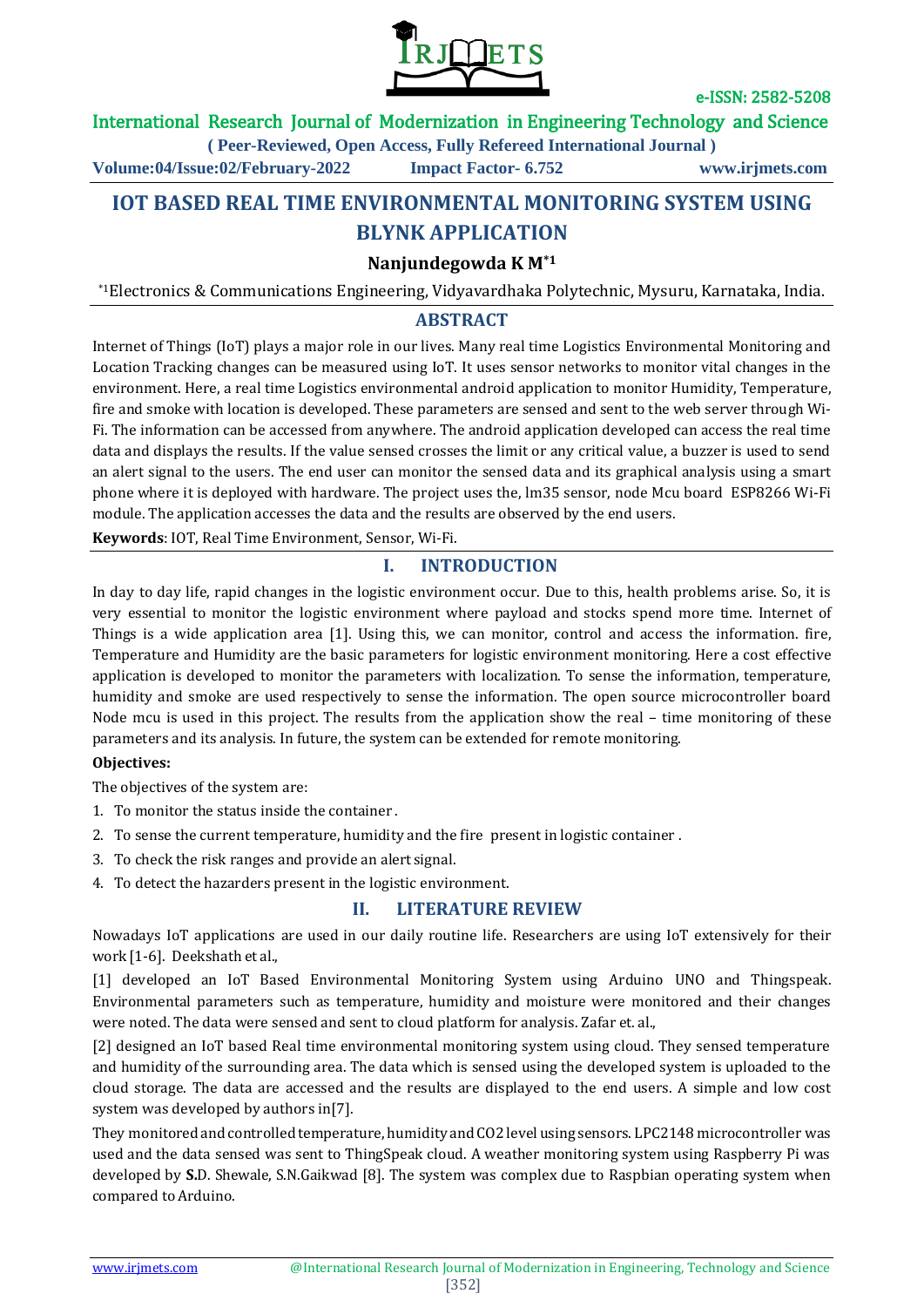

### International Research Journal of Modernization in Engineering Technology and Science

**( Peer-Reviewed, Open Access, Fully Refereed International Journal )**

**Volume:04/Issue:02/February-2022 Impact Factor- 6.752 www.irjmets.com**

# **III. MODEL DESIGN**

The requirements needed for the work are mainly the sensors.

### **Project Requirements:**

The requirements of the project are:

- □ Node Mcu
- $\Box$  Temperature sensor(lm35)
- $\Box$  Humidity sensor (dht11)
- $\Box$  Smoke sensor (mq8)
- □ Bread board
- $\Box$  Jumpwires (male to male, female to male, female to female)
- ⮚ USB cable
- $\Box$  BLYNK application
- □ Fire Sensor
- $\Box$  Wi-fi connection
- ⮚ Buzzer, LED
- **ESP8266**



**Fig 1:** ESP8266

#### **Wifi Module**

The esp8266 (Fig 1) is easy to use and ease gadget for web availability. The module can function as an access point (can make hotspot) and as a station (can associate with wi-fi). Hence it could easily bring information and transfer it in the Internet making IoT as simple as possible. Likewise it can also retrieve information from Web using API. So the system, could get any data that is accessible on the web, making it smarter. To make it user friendly, this module can be programmed using the Arduino IDE. But this version of the module has only 2 gpio pins (can hack it to use upto 4). So it must be utilized alongside another microcontroller like Arduino, else independent esp-12 or esp-32 renditions can be utilized.

#### **Features of 8266 wifi module:**

- $\Box$  low cost, compact and powerful Wi-Fi module
- $\Box$  Power supply: +3.3v only
- □ Current consumption: 100ma
- $\Box$  I/O voltage: 3.6v (max)
- $\Box$  I/O source current: 12ma (max)
- $\Box$  Built-in low power 32-bit mcu @ 80mhz
- □ 512KB flash memory
- $\Box$  can be used as station or access point or both combined
- $\Box$  Supports deep sleep (<10ua)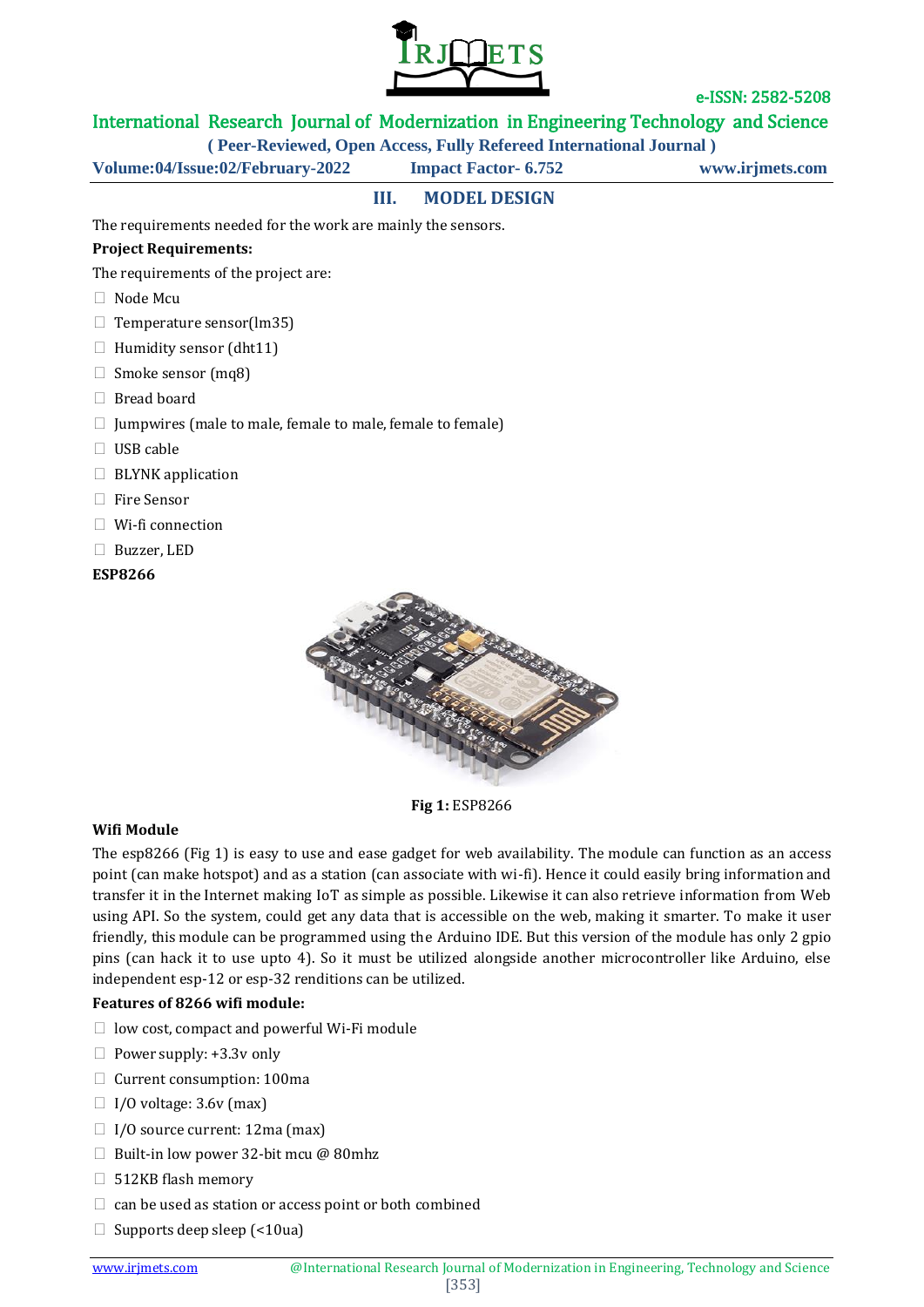

### International Research Journal of Modernization in Engineering Technology and Science

**( Peer-Reviewed, Open Access, Fully Refereed International Journal )**

**Volume:04/Issue:02/February-2022 Impact Factor- 6.752 www.irjmets.com**

 $\Box$  Supports serial communication hence compatible with many development platform like arduino

 $\Box$  can be programmed using Arduino IDE or at-commands or lua script

### **IV. SOFTWARE IMPLEMENTATION**



**Fig 2:** Proposed system

#### **Proposed Methodology:**

The proposed system is shown in Fig. 2.

The programs are coded and uploaded in the Arduino software. It is connected with the sensor to sense the different sensor in humidity and the pollution. The Block of the system is shown above:

#### **Modules:**

The modules used in this system are:

- $\Box$  Evaluation of sensor value
- $\Box$  Data upload
- ⮚ Wifi Connection
- $\Box$  Blynk Application
- $\Box$  Alarm sensing system

#### **Evaluation of sensor value**:

Node MCU assists in identifying the smoke and fire level, temperature and humidity which is screened on the monitor. The entire system is associated through IoT, which sends the information and compares with the reference values. When the level goes beyond a limit, the system sends an alarm message.

#### **Data upload:**

In the proposed system (Fig 2), the parameters sensed by the sensors are organized by the sensor node and they are transmitted to Node MCU. The sensed analog values are transmitted to the live monitoring system.

#### **Wifi Connection:-**

After uploading the data it can run on a Serial Monitor of an Arduino IDE and it may give a local host IP address it could become connected on a Wifi of a Mobile or any device. The given IP address can be put on a browser that would also connected on same wifi. It will display an Static web page That Contains a Result.

### **Blynk application:**

Blynk is a mobile application it can be available on PlayStore which can be downloaded. Login your email to that application. Create a new Project in a blynk application. An Authentication code will be generated and an email is sent. After that import a header

#include<BlynkSimpleEsp8266.h>" to the source code and run it.

# **V. CONCLUSION**

Here a real time logistic environmental monitoring system is developed to monitor temperature, smoke and humidity of logistic environment. The data are recorded and sensed from the system. This data is sent to the Blynk application via Wi-Fi where both real-time data and its graphical analysis are viewed. The end user can monitor the container environment changes using a smart phone. This work can be reached out to implement a home mechanization system where the sensed values can be utilized to trigger some action and control the